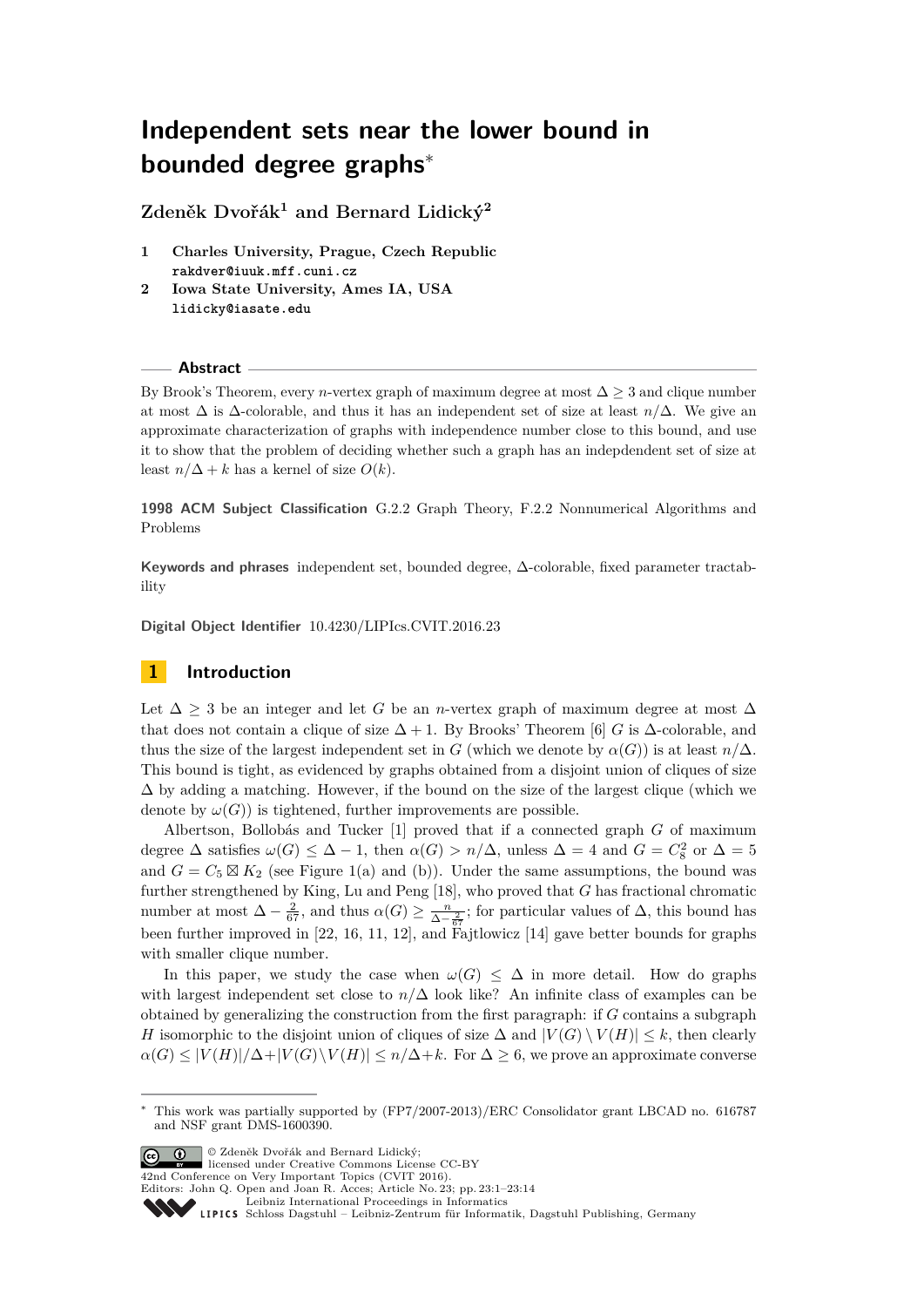<span id="page-1-0"></span>

**Figure 1** Non-clique ∆-tight graphs.

to this statement: If  $\max(\Delta(G), \omega(G)) \leq \Delta$  and  $\alpha(G) < n/\Delta + k$ , then *G* contains a subgraph *H* isomorphic to the disjoint union of cliques of size  $\Delta$  such that  $|V(G) \setminus V(H)| < 34\Delta^2 k$ .

For  $\Delta \in \{3, 4, 5\}$ , a more technical statement is needed. We say that a graph *H* is  $\Delta$ *-tight* if

- *H* is a clique on  $\Delta$  vertices; or  $\blacksquare$
- $\Delta = 5$  and  $H = C_5 \boxtimes K_2$  (Figure [1\(](#page-1-0)a)); or  $\blacksquare$
- $\Delta = 4$  and  $H = C_8^2$  (Figure [1\(](#page-1-0)b)); or  $\overline{a}$
- $\Delta = 4$  and *H* is the graph depicted in Figure [1\(](#page-1-0)c), which we call an *extended clique*, and  $\overline{a}$ its vertices of degree 3 are its *attachments*; or,
- $\Delta = 4$  and *H* is the graph depicted in Figure [1\(](#page-1-0)d), which we call an *extended double-* $\blacksquare$ *clique*; or
- $\mathbf{r}$  $\Delta = 3$  and *H* is one of the graphs depicted in Figure [1\(](#page-1-0)e), which we call *diamond necklaces*; or
- $\Delta = 3$  and *H* is one of the graphs depicted in Figure [1\(](#page-1-0)f), which we call *Havel necklaces*;  $\equiv$ or,
- $\Delta = 3$  and *H* is the graph depicted in Figure [1\(](#page-1-0)g), which we call a *triangle-dominated*  $\sim$ 6*-cycle*.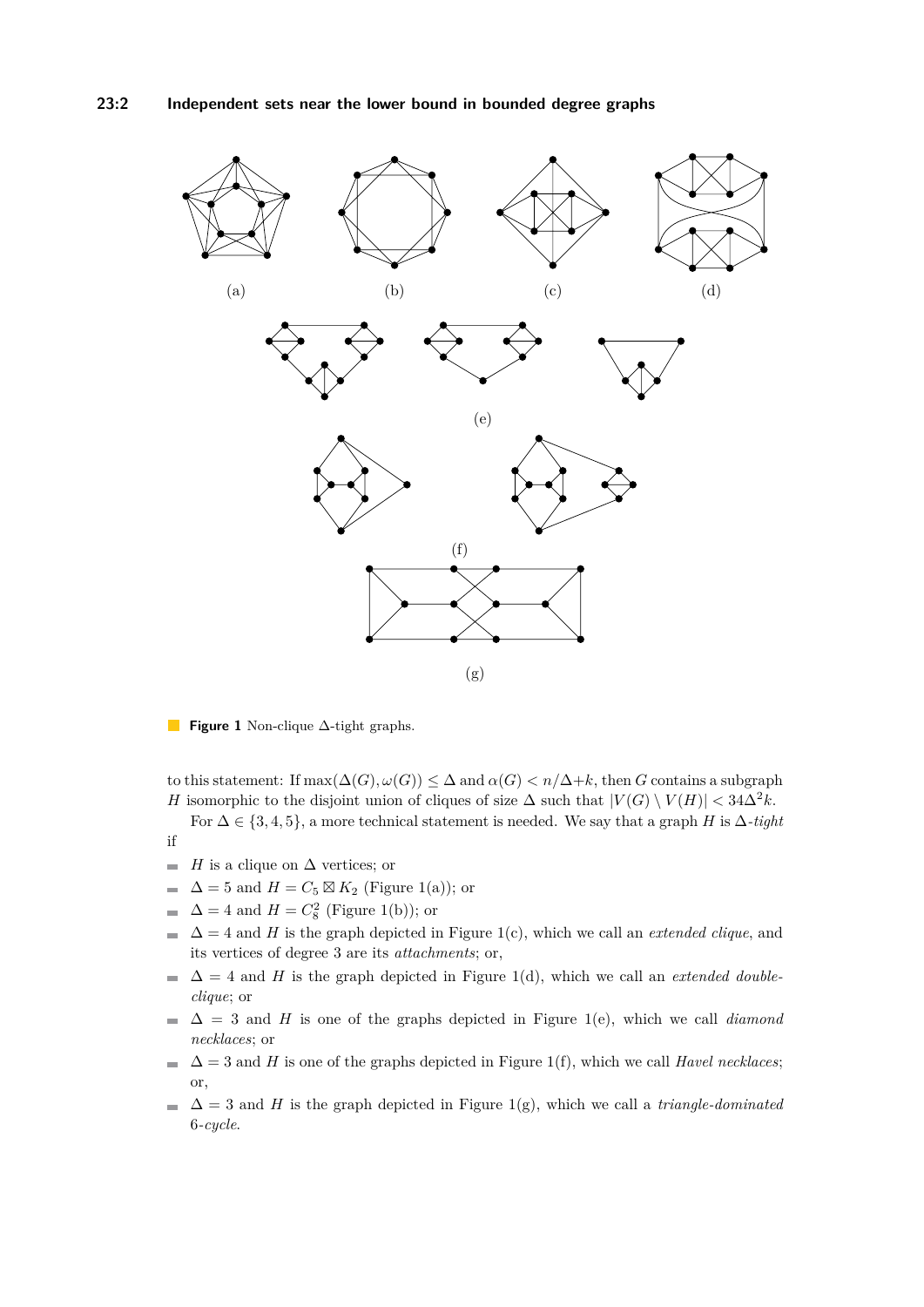Observe that if *H* is  $\Delta$ -tight, then  $\alpha(H) = |V(H)|/\Delta$ . We say that a graph  $G_0$  is  $\Delta$ *tightly partitioned* if there exists a partition of the vertices of *G*<sup>0</sup> such that each part induces a  $\Delta$ -tight subgraph of  $G_0$ . Clearly, a  $\Delta$ -tightly partitioned graph  $G_0$  satisfies  $\alpha(G_0) \leq$  $|V(G_0)|/\Delta$ . Our main result now can be stated as follows.

<span id="page-2-0"></span>**► Theorem 1.** Let  $\Delta \geq 3$  and  $k \geq 0$  be integers, and let G be an *n*-vertex graph with  $\max(\Delta(G), \omega(G)) \leq \Delta$ *. If*  $\alpha(G) < n/\Delta + k$ *, then there exists a set*  $X \subseteq V(G)$  *of size less than*  $34\Delta^2 k$  *such that*  $G - X$  *is*  $\Delta$ *-tightly partitioned.* 

Note that the set *X* of Theorem [1](#page-2-0) can be found in time  $O(\Delta^2 n)$  without specifying *k* in advance (cf. a stronger statement in Lemma [11](#page-8-0) below), and that every graph containing such a set *X* satisfies  $\alpha(G) \leq |V(G)|/\Delta + |X|$ . Hence, we obtain the following algorithmic consequence.

<span id="page-2-1"></span> $\blacktriangleright$  **Corollary 2.** *Let*  $\Delta \geq 3$  *be an integer, and let G be an n-vertex graph with* max( $\Delta(G), \omega(G)$ ) ≤  $\Delta$ *. The difference*  $\alpha(G) - n/\Delta$  *can be approximated up to factor* 34 $\Delta^2$  *in time*  $O(\Delta^2 n)$ *.* 

Another application of Theorem [1](#page-2-0) (or more precisely, its refinement Lemma [11\)](#page-8-0) concerns fixed-parameter tractability. An algorithmic problem is called *fixed-parameter tractable* with respect to a parameter  $p$  if there exists a computable function  $f$ , a polynomial  $q$ , and an algorithm that solves each input instance *Z* in time  $f(p(Z))q(|Z|)$ . This notion has been influential in the area of computational complexity, giving a plausible approach towards many otherwise intractable problems [\[8,](#page-12-6) [20,](#page-13-3) [7\]](#page-12-7).

A popular choice of the parameter is the value of the solution; i.e., such fixed-parameter tractability results show that the solution to the problem can be found quickly if its value is small. However, in the case of the problem of finding the largest independent set when restricted to some class of sparse graphs, this parameterization makes little sense—the problem is fixed-parameter tractable for the trivial (and unhelpful) reason that all large graphs in the class have large independent sets. In this setting, parameterization by the excess of the size of the largest independent set over the lower bound for the independence number in the class is more reasonable.

Let G be a class of graphs, and let  $f(n) = \min{\{\alpha(G) : G \in \mathcal{G}, |V(G)| = n\}}$ . Let  $(\mathcal{G}, \alpha)$ -*ATLB* (Above Tight Lower Bound) denote the algorithmic problem of deciding, for an *n*vertex graph  $G \in \mathcal{G}$  and an integer  $k \geq 0$ , whether  $\alpha(G) \geq f(n)+k$ . For specific graph classes G, we are interested in the fixed-parameter tractability of this problem when parameterized by  $k$ , i.e., in finding algorithms for this problem with time complexity  $f(k)$ poly $(n)$ .

The best-known case of this problem concerns the class  $\mathcal P$  of planar graphs. By the Four Color Theorem [\[2,](#page-12-8) [3\]](#page-12-9), all *n*-vertex planar graphs have independent sets of size at least  $n/4$ , and this lower bound is tight. However, there is not even a polynomial-time algorithm known to decide whether  $\alpha(G) > n/4$  for an *n*-vertex planar graph *G*, and consequently the complexity of  $(\mathcal{P}, \alpha)$ -ATLB is wide open [\[20,](#page-13-3) [4,](#page-12-10) [15\]](#page-12-11). The variant of the problem for planar triangle-free graphs was solved by Dvořák and Mnich [\[9\]](#page-12-12). Relevantly to the current paper, they also considered the case of planar graphs of maximum degree 4 and showed it to be fixed-parameter tractable [\[19,](#page-13-4) [10\]](#page-12-13); for both problems, they obtained algorithms with time complexity  $2^{O(\sqrt{k})}n$ .

As a consequence of our theory, we strengthen the last mentioned result in multiple directions. Firstly, we can drop the assumption of planarity and relax the condition on the maximum degree to an arbitrary integer  $\Delta \geq 3$  (assuming that cliques of size  $\Delta + 1$  are forbidden—let G<sup>∆</sup> denote the class of such graphs). Secondly, we obtain a *linear-size kernel* for the problem, i.e., we show that in polynomial time (specifically,  $O(\Delta^2 n)$ ), each instance of the problem can be reduced to an instance of size  $O(\Delta^3 k)$ .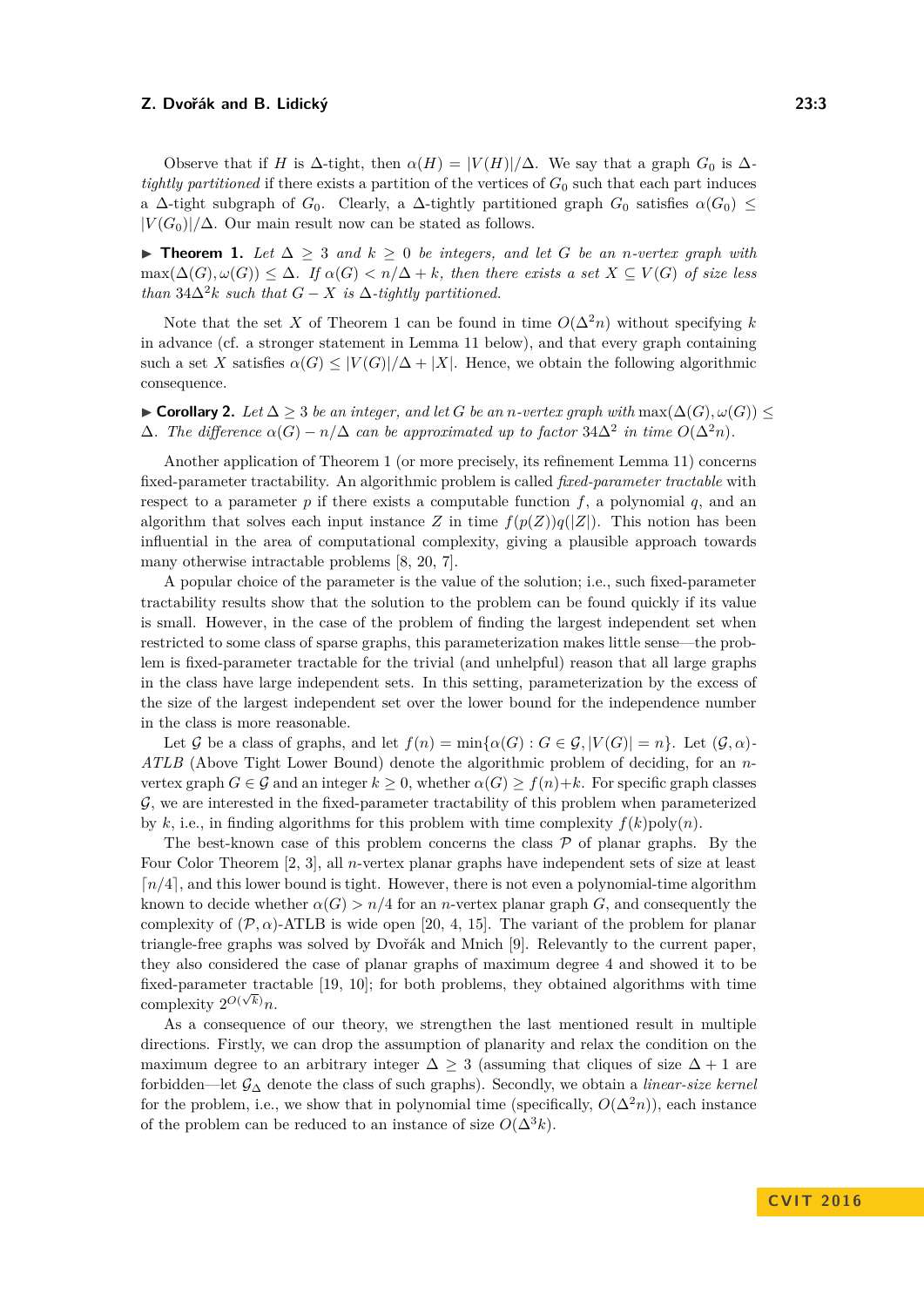#### **23:4 Independent sets near the lower bound in bounded degree graphs**

<span id="page-3-1"></span>**► Corollary 3.** There exists an algorithm with time complexity  $O(\Delta^2 n)$  that, given as an *input an integer*  $\Delta \geq 3$ *, an n-vertex graph G with* max( $\Delta(G), \omega(G) \leq \Delta$ *, and an integer*  $k \geq 0$ , returns an induced subgraph  $G_0$  of  $G$  with  $n_0 \leq 114\Delta^3 k$  vertices such that  $\alpha(G) \geq$  $n/\Delta + k$  *if and only if*  $\alpha(G_0) \geq n_0/\Delta + k$ *.* 

Such an instance can be solved by brute force, leading to a  $2^{O(\Delta^3 k)} + O(\Delta^2 n)$  algorithm for  $(\mathcal{G}_{\Delta}, \alpha)$ -ATLB. Furthermore, as Robertson et al. [\[21\]](#page-13-5) showed, an *m*-vertex planar graph has tree-width  $O(\sqrt{m})$ , and thus its largest independent set can be found in time  $2^{O(\sqrt{m})}$ . Hence, for the case of planar graphs of maximum degree 4 previously considered in  $[19, 10]$  $[19, 10]$ , we can improve the time complexity to  $2^{O(\sqrt{k})} + O(n)$ .

After introducing graph-theoretic results on sizes of independent sets in Section [2,](#page-3-0) we prove Theorem [1](#page-2-0) and Corollaries [2](#page-2-1) and [3](#page-3-1) in Section [3.](#page-8-1)

## <span id="page-3-0"></span>**2 Many vertices not covered by** ∆**-tight subgraphs**

We say that a vertex  $v \in V(G)$  is  $\Delta$ -free if v is not contained in any  $\Delta$ -tight induced subgraph of *G*. As a special case, Theorem [1](#page-2-0) implies that if *G* has many  $\Delta$ -free vertices, then its largest independent set is much larger than the lower bound  $n/\Delta$ . In this section, we prove this special case in Lemmas [7](#page-4-0) and [9.](#page-6-0) Let us start by a simple observation.

<span id="page-3-2"></span>**► Lemma 4.** Let  $\Delta > 0$  be an integer and let G be a graph with  $\Delta(G) \leq \Delta$ , and let K be a *clique of size*  $\Delta$  *in G. Consider one of the following situations:* 

- $\blacksquare$  *K contains a vertex v whose* degree in *G* is  $\Delta 1$ *,* and  $G_0 = G V(K)$ *,* or
- $V(G) \setminus V(K)$  *contains two adjacent vertices u' and v' with neighbors in K, and*  $G_0 =$  $G - V(K)$ *, or*
- $V(G) \setminus V(K)$  *contains two distinct non-adjacent vertices*  $u'$  *and*  $v'$  *with neighbors in*  $K$ *, and*  $G_0 = G - V(K) + u'v'.$

*Then*  $\alpha(G) \geq \alpha(G_0) + 1$ *.* 

**Proof.** Since  $\Delta(G) \leq \Delta$ , every vertex of K has at most one neighbor not in K. In the last two cases, let  $u$  and  $v$  be the neighbors of  $u'$  and  $v'$  in  $K$ , respectively. Consider an independent set *S* of  $G_0$  of size  $\alpha(G_0)$ .

In the first case, *v* has no neighbor in *S*, as all neigbors of *v* belong to *K*. In the last two cases, since  $u'v' \in E(G_0)$ , we can by symmetry assume that  $v' \notin S$ . Hence,  $S \cup \{v\}$  is in both cases an independent set in *G*.

We say that distinct vertices *u* and *v* are  $\Delta$ *-adjacent* in a graph *G* if  $uv \notin E(G)$  and *G* contains an induced subgraph  $H_0$  with  $u, v \in V(H_0)$  such that  $H_0 + uv$  is  $\Delta$ -tight.

For a vertex *v*, let  $N_G[v]$  denote the set consisting of *v* and of the neighbors of *v* in *G*, and for a set  $S \subseteq V(G)$ , let  $N_G[S] = \bigcup_{v \in S} N_G[v]$ . We say that a set  $Z \subseteq V(G)$  is  $\Delta$ -profitable if *G*[*Z*] contains an independent set *S* such that  $N_G[S] ⊆ Z$  and  $|Z| ≤ ∆|S| − 1$ . Thus, any independent set of *G*−*Z* can be extended to an independent set in *G* by adding *S*, and this way the size of the independent set increases by slightly more than |*Z*|*/*∆.

<span id="page-3-3"></span> $\blacktriangleright$  **Lemma 5.** *Let*  $\Delta \geq 4$  *be an integer and let G be a graph with*  $\Delta(G) \leq \Delta$ *. Let S* = {*v*1*, v*2*, v*3} *be a subset of vertices of G. If G contains no* ∆*-profitable set of size at most*  $\Delta + 10$ , then the vertices of *S* are not pairwise  $\Delta$ -adjacent.

Proof. Suppose for a contradiction that vertices of *S* are pairwise ∆-adjacent, and in particular *S* is an independent set. For  $1 \leq i \leq j \leq 3$ , let  $H_{ij}$  be the induced subgraph of *G* showing  $\Delta$ -adjacency of  $v_i$  and  $v_j$ .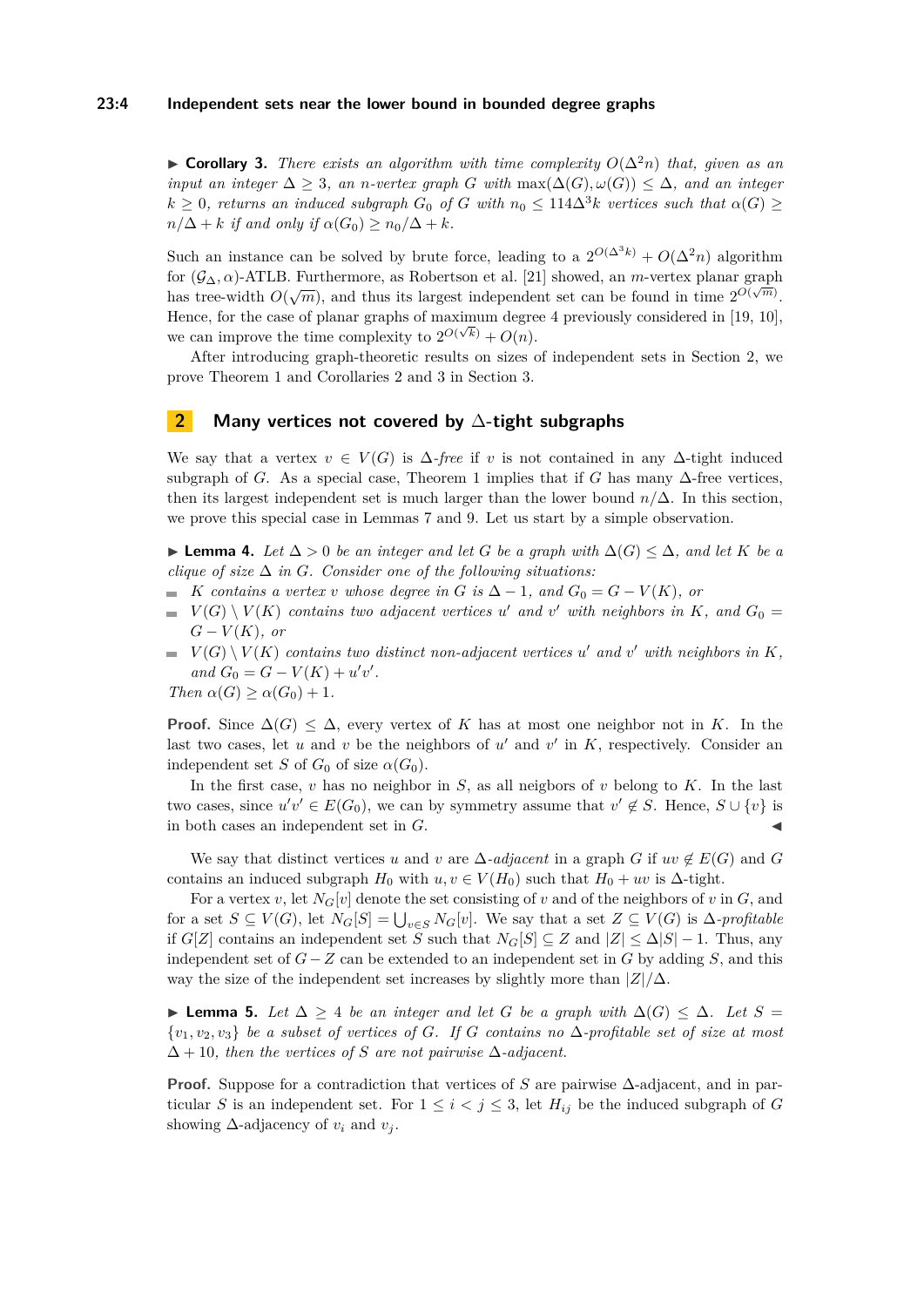Suppose first that all integers *i* and *j* such that  $1 \leq i < j \leq 3$  satisfy  $|N_G[v_i] \cap N_G[v_j]| \geq$  $\Delta - 2$ . Let  $Z = N_G[S]$ ; by the principle of inclusion and exclusion we have

$$
|Z| = \sum_{i=1}^{3} |N_G[v_i]| - \sum_{1 \le i < j \le 3} |N_G[v_i] \cap N_G[v_j]| + \left| \bigcap_{i=1}^{3} N_G[v_i] \right|
$$
  
\n
$$
\le \sum_{i=1}^{3} |N_G[v_i]| - \sum_{i=2}^{3} |N_G[v_1] \cap N_G[v_i]|
$$
  
\n
$$
\le 3(\Delta + 1) - 2(\Delta - 2) = \Delta + 7 \le 3\Delta - 1 = \Delta|S| - 1.
$$

It follows that  $Z$  is  $\Delta$ -profitable, which is a contradiction.

Hence, we can assume that say  $|N_G[v_1] \cap N_G[v_2]| \leq \Delta - 3$ , and in particular  $H'_{12} = H_{12} +$  $v_1v_2$  is not a clique of size  $\Delta$ . Consequently,  $\Delta \in \{4, 5\}$ . Note that  $H'_{12}$  is not an extended clique with attachments  $v_1$  and  $v_2$ , as otherwise we would have  $|N_G[v_1] \cap N_G[v_2]| = 2 = \Delta - 2$ .

If  $H'_{12}$  is not an extended double-clique, then  $H'_{12}$  is  $C_8^2$ ,  $C_5 \boxtimes K_2$ , or the extended clique, and  $|V(H_{12})| = 2\Delta$ . A vertex of  $V(H_{12})$  may only have neighbors outside of  $V(H_{12})$  in *G* if its degree in  $H'_{12}$  is less than  $\Delta$ , or if it is one of  $v_1$  and  $v_2$ . Using this observation, a case analysis shows that  $H_{12}$  contains an independent set  $S'$  of size three including  $v_1$ and *v*<sub>2</sub>, such that  $|N_G[S'] \setminus V(H_{12})| \leq 7 - \Delta$ . Letting  $Z' = N_G[S'] \cup V(H_{12})$ , we have  $|Z'| \leq 2\Delta + (7 - \Delta) = \Delta + 7 \leq 3\Delta - 1 = \Delta |S'| - 1$ . Hence, Z' is  $\Delta$ -profitable, which is a contradiction.

If  $H'_{12}$  is an extended double-clique (and  $\Delta = 4$ ), then  $|V(H_{12})| = 12$  and  $H_{12}$  contains an independent set *S*<sup> $\prime$ </sup> of size 4 (including  $v_1$  and  $v_2$ ) such that  $|N_G[S'] \setminus V(H_{12})| \leq 2$ . Letting  $Z' = N_G[S'] \cup V(H_{12})$ , we have  $|Z'| \leq 14 = \Delta + 10 < 4\Delta - 1 = \Delta|S'| - 1$ . Again,  $Z'$  is  $\Delta$ -profitable, which is a contradiction.

King, Lu and Peng [\[18\]](#page-13-0) proved that every graph *G* of maximum degree at most  $\Delta > 4$  and with no ∆-tight induced subgraph has fractional chromatic number at most ∆ − 2*/*67. This gives a lower bound on the independence number of graphs whose vertices are all  $\Delta$ -free.

<span id="page-4-1"></span>I **Corollary 6.** *Let* ∆ ≥ 4 *be an integer, and let G be an n-vertex graph of maximum degree at most*  $\Delta$ *. If G contains no*  $\Delta$ *-tight induced subgraph, then*  $\alpha(G) \geq \frac{n}{\Delta} + \frac{1}{34\Delta^2}n$ *.* 

**Proof.** Since *G* has fractional chromatic number at most  $\frac{67\Delta-2}{67}$ , we have

$$
\alpha(G) \ge \frac{67n}{67\Delta - 2} = \frac{(67 - 2/\Delta)n + 2n/\Delta}{67\Delta - 2}
$$

$$
= \frac{n}{\Delta} + \frac{2n}{\Delta(67\Delta - 2)} \ge \frac{n}{\Delta} + \frac{n}{34\Delta^2}.
$$

We now extend this result to graphs with only some  $\Delta$ -free vertices.

<span id="page-4-0"></span>► **Lemma 7.** Let  $\Delta \geq 4$  be an integer, and let G be an *n*-vertex graph with  $\max(\Delta(G), \omega(G)) \leq$  $\Delta$ *. If G contains at least m*  $\Delta$ *-free vertices, then*  $\alpha(G) \geq \frac{n}{\Delta} + \frac{1}{34\Delta^2}m$ *.* 

**Proof.** We proceed by induction, and thus we can assume that the claim holds for all graphs with less than *n* vertices.

If *H* is a  $\Delta$ -tight induced subgraph of *G* that is not a clique, then observe that  $\alpha(H) = t$ for some  $t \in \{2, 3\}$  and that *H* has an independent set of size *t* whose closed neighborhood in *G* is contained in  $V(H)$ . Consequently  $\alpha(G) = \alpha(G - V(H)) + t$ . Furthermore,  $|V(H)| = t\Delta$ 

 $\blacktriangleleft$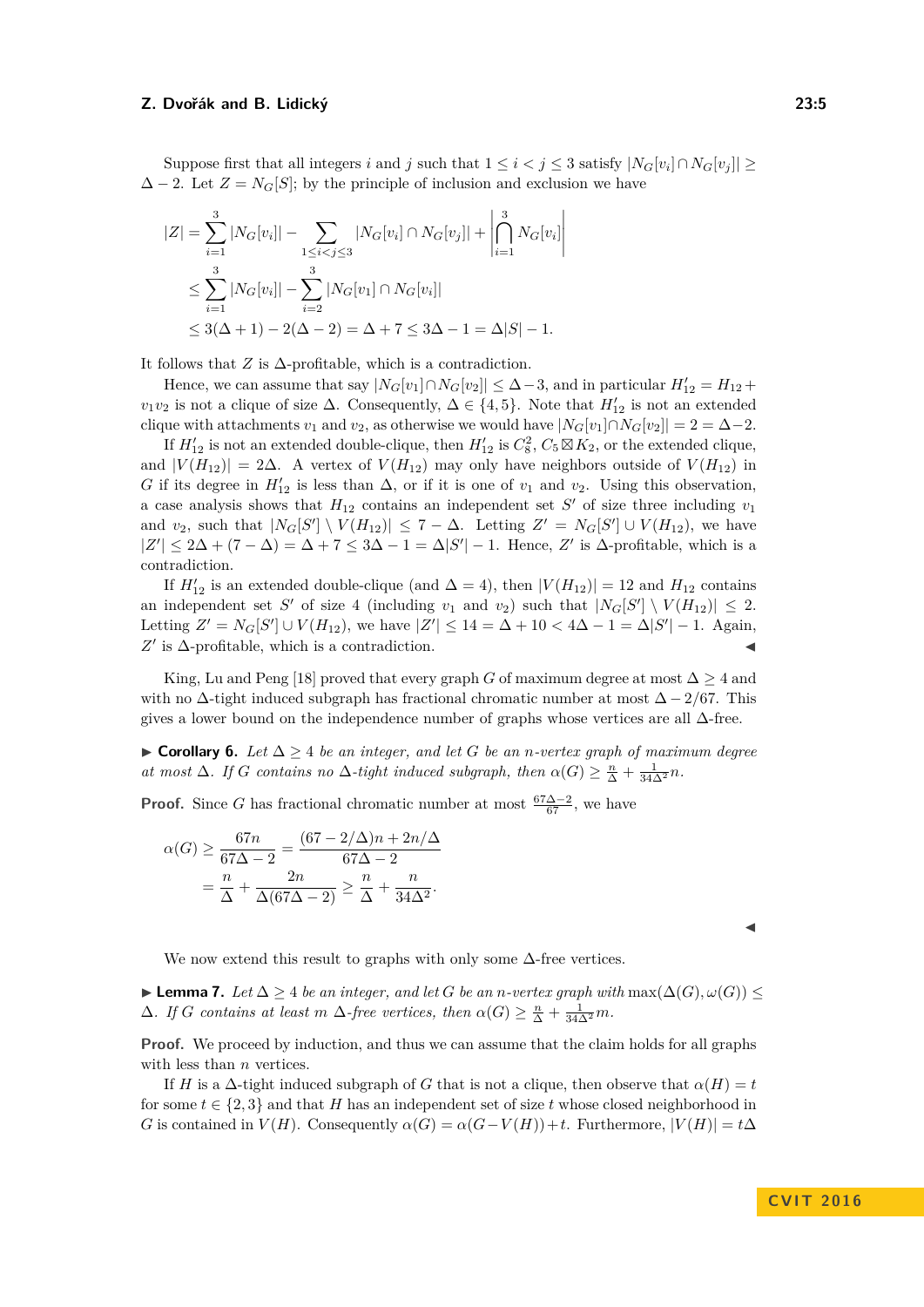#### **23:6 Independent sets near the lower bound in bounded degree graphs**

and  $G - V(H)$  has at least  $m \Delta$ -free vertices, and thus  $\alpha(G) = \alpha(G - V(H)) + t \geq \frac{n-t\Delta}{\Delta} +$  $\frac{1}{34\Delta^2}m+t=\frac{n}{\Delta}+\frac{1}{34\Delta^2}m$  by the induction hypothesis. Hence, we can without loss of generality assume that the only  $\Delta$ -tight induced subgraphs of *G* are cliques of size  $\Delta$ .

Suppose that *G* contains a  $\Delta$ -profitable set *Z* of size at most  $\Delta + 10$ , and let *S* be the corresponding independent set. Note that the number of  $\Delta$ -free vertices of  $G - Z$  is at least  $m - |Z|$ , and thus

$$
\alpha(G) \ge \alpha(G - Z) + |S|
$$
  
\n
$$
\ge \frac{n - |Z|}{\Delta} + \frac{1}{34\Delta^2} (m - |Z|) + |S|
$$
  
\n
$$
= \frac{n}{\Delta} + \frac{1}{34\Delta^2} m + \frac{\Delta|S| - |Z| - |Z|/(34\Delta)}{\Delta}.
$$

Since *Z* is  $\Delta$ -profitable, we have  $\Delta|S| - |Z| \geq 1 > \frac{|Z|}{34\Delta}$ , and thus the inequality we seek holds.

If  $\omega(G) < \Delta$ , then all vertices of *G* are  $\Delta$ -free and the claim follows from Corollary [6.](#page-4-1) It remains to consider the case that *G* contains a clique *K* of size  $\Delta$ , but does not contain any ∆-profitable sets with at most ∆ + 10 vertices. Let *S* be the set of vertices outside *K* with a neighbor in *K*. If *K* contains a vertex whose degree in *G* is ∆−1, or if *S* is not an independent set, then note that  $G - V(K)$  contains at least  $m \Delta$ -free vertices, and by Lemma [4](#page-3-2) and the induction hypothesis, we have  $\alpha(G) \ge \alpha(G - V(K)) + 1 \ge \frac{n-\Delta}{\Delta} + \frac{1}{34\Delta^2}m + 1 = \frac{n}{\Delta} + \frac{1}{34\Delta^2}m$ . Hence, suppose that *S* is an independent set and each vertex of *K* has a neighbor in *S* (and thus there are precisely  $\Delta$  edges between  $V(K)$  and *S*).

Since  $\omega(G) \leq \Delta$ , we have  $|S| \geq 2$ . If some two vertices  $u, v \in S$  are not  $\Delta$ -adjacent in  $G - V(K)$ , then  $G_0 = G - V(K) + uv$  has at least *m* ∆-free vertices, and the inequality follows again by Lemma [4](#page-3-2) and the induction hypothesis applied to  $G_0$ . Hence, suppose that the vertices of *S* are pairwise  $\Delta$ -adjacent. By Lemma [5,](#page-3-3) we have  $|S| = 2$ . Since the vertices of *S* are  $\Delta$ -adjacent in  $G - V(K)$ , they have degree at least  $\Delta - 2$  in  $G - V(K)$ . Since their degree in *G* is at most  $\Delta$ , the number of edges between  $V(K)$  and *S* is at most 4. Therefore, there are exactly  $4 = \Delta$  edges between  $V(K)$  and *S* and both vertices *u* and *v* of *S* have degree exactly  $\Delta - 2$  in  $G - V(K)$ .

Let *H* be the 4-tight induced subgraph in  $G - V(K) + uv$  containing the edge *uv*. Since both *u* and *v* have degree at most  $\Delta - 1$  in *H*, we conclude that *H* is either the clique on 4 vertices or the extended clique with attachments *u* and *v*. In the former case,  $H' = G[V(K) \cup V(H)]$  is an extended clique with the common neighbors of *u* and *v* in *H* as attachments. In the latter case,  $H' = G[V(K) \cup V(H)]$  is an extended double-clique. In both cases,  $H'$  is a 4-tight induced subgraph of  $G$  distinct from a clique, which is a contradiction.

Next, we prove a similar claim for graphs of maximum degree at most 3. Staton [\[22\]](#page-13-1) proved that every subcubic triangle-free *n*-vertex graph has independence number at least 5*n/*14. In particular, we have the following.

<span id="page-5-0"></span>I **Corollary 8.** *Let G be an n-vertex graph of maximum degree at most* 3*. If G contains no 3-tight induced subgraph, then*  $\alpha(G) \geq \frac{n}{3} + \frac{1}{42}n$ .

We aim to generalize this result to graphs containing 3-tight subgraphs. In comparison with Lemma [7,](#page-4-0) we will actually need to strengthen the claim even more and gain also for some of the vertices contained in triangles.

A *diamond* is an induced subgraph isomorphic to a clique on 4 vertices minus one edge. A *necklace* is either a diamond necklace or a Havel necklace. A diamond in a graph *G* is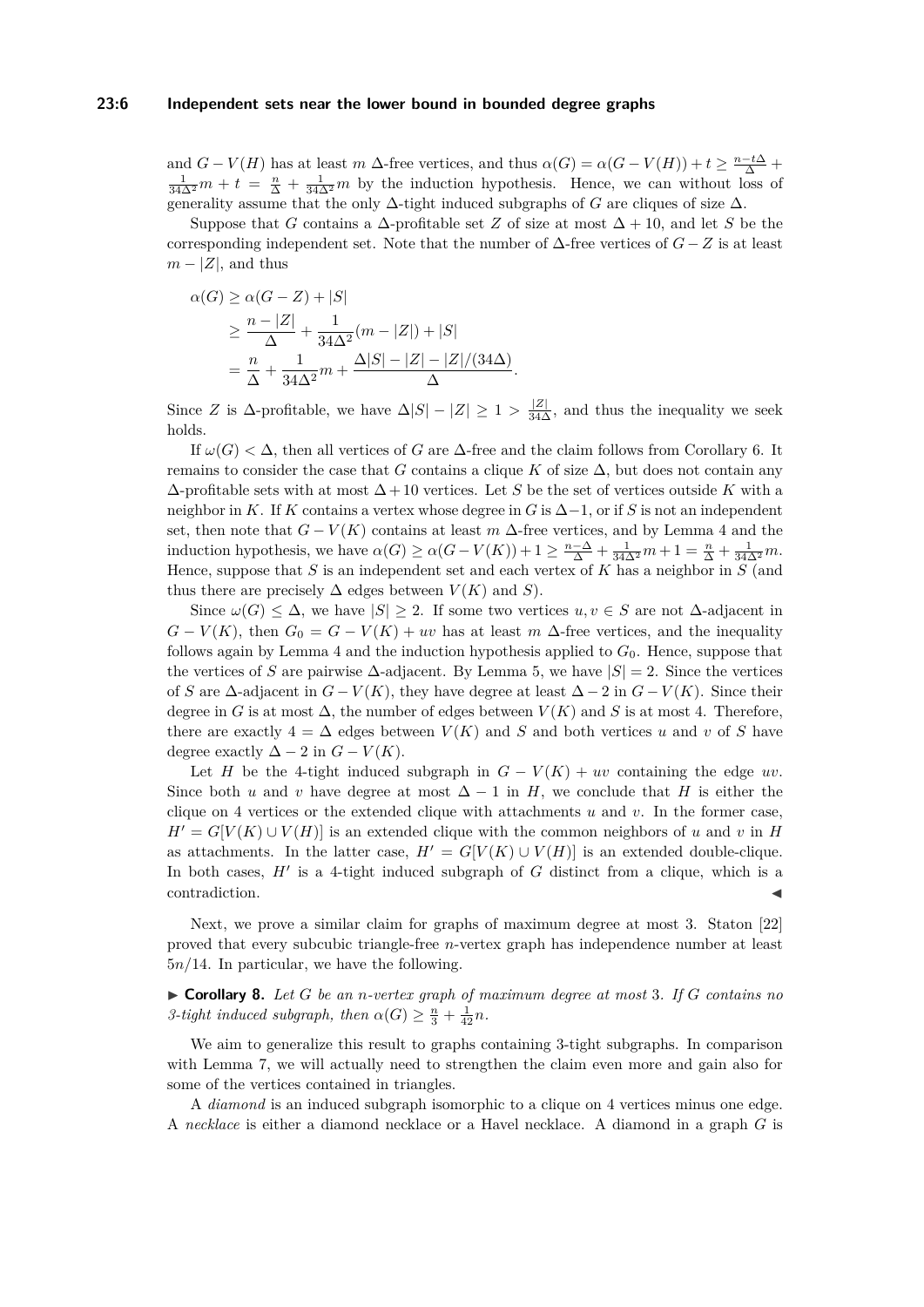*free* if it is not contained in an induced subgraph of *G* isomorphic to a necklace. For a subcubic graph *G*, let  $m(G) = m_1 + m_2$ , where  $m_1$  is the number of 3-free vertices of *G* and  $m_2$  is the number of free diamonds of *G*. Note that the same bound was obtained in [\[17\]](#page-13-6) under more restrictive assumptions (only for diamond-free graphs without Havel necklaces and triangle-dominated 6-cycles).

<span id="page-6-0"></span>► **Lemma 9.** *If G is an n-vertex graph with*  $\max(\Delta(G), \omega(G)) \leq 3$ , *then*  $\alpha(G) \geq \frac{n}{3} + \frac{1}{42}m(G)$ *.* 

**Proof.** We proceed by induction, and thus we can assume that the claim holds for all graphs with less than *n* vertices.

If *H* is an induced subgraph of *G* isomorphic to a necklace or a triangle-dominated 6 cycle, then observe that  $t = \alpha(H) \in \{2, 3, 4\}$  and *H* has an independent set of size *t* whose closed neighborhood in *G* is contained in  $V(H)$ . Therefore,  $\alpha(G) = \alpha(G - V(H)) + t$ . Furthermore, no vertex of  $V(H)$  is 3-free or contained in a free diamond of  $G$ , and thus  $m(G - V(H)) \geq m(G)$ . Observe that  $|V(H)| = 3t$ , and hence  $\alpha(G) = \alpha(G - V(H)) + t \geq$  $\frac{n-3t}{3} + \frac{1}{42}m(G - V(H)) + t \geq \frac{n}{3} + \frac{1}{42}m(G)$  by the induction hypothesis. Hence, we can without loss of generality assume that the only 3-tight induced subgraphs of *G* are triangles.

Suppose that *H* is a diamond in  $G$ , which is necessarily free. Let  $G'$  be obtained from *G* by contracting all vertices of *H* into a single vertex *v*. Observe that *v* has degree at most 2 in  $G'$ , and thus  $G'$  is  $K_4$ -free. If  $v$  were contained in either a necklace or a triangle in  $G'$ , then  $H$  would be a part of a necklace in  $G$ , contradicting the conclusion of the previous paragraph. Consequently, we replaced a free diamond  $H$  of  $G$  by a 3-free vertex  $v$  in  $G'$ , and thus  $m(G') \geq m(G)$ . Moreover, for every independent set S' in G' there exists an independent set *S* in *G* such that  $|S| = |S'| + 1$  (if  $v \in S'$ , we can add the two non-adjacent vertices of *H* to *S* instead; if  $v \notin S'$ , then we can add one of the vertices whose degree in *H* is 3 to *S*). Hence,  $\alpha(G) \ge \alpha(G') + 1 \ge \frac{n-3}{3} + \frac{1}{42}m(G') + 1 \ge \frac{n}{3} + \frac{1}{42}m(G)$ . Therefore, we can without loss of generality assume that  $G$  is diamond-free.

If *G* is triangle-free, then  $\alpha(G) \geq \frac{n}{3} + \frac{1}{42}n = \frac{n}{3} + \frac{1}{42}m(G)$  by Corollary [8.](#page-5-0) Hence, suppose that *H* is a triangle in *G*, with vertices  $v_1$ ,  $v_2$ , and  $v_3$ . If say  $v_1$  has degree two in *G*, then every independent set in  $G - V(H)$  can be extend to an independent set in *G* by including  $v_1$ . Moreover, none of the vertices in  $V(H)$  is 3-free or in a free diamond, which gives  $m(G - V(H)) \ge m(G)$ . Hence,  $\alpha(G) \ge \alpha(G - V(H)) + 1 \ge \frac{n-3}{3} + \frac{1}{42}m(G - V(H)) + 1 \ge \frac{n}{3} + \frac{1}{42}m(G)$ . Therefore, we can without loss of generality assume that  $V(H)$  contains only vertices of degree three.

For  $i \in \{1, 2, 3\}$ , let  $u_i$  denote the neighbor of  $v_i$  not in  $V(H)$ . Since *G* is diamond-free, *u<sub>i</sub>* and *u<sub>j</sub>* are distinct for all  $1 \leq i < j \leq 3$ . If *u<sub>i</sub>* is adjacent to *u<sub>j</sub>* for some  $1 \leq i < j \leq 3$ , then Lemma [4](#page-3-2) and the induction hypothesis give  $\alpha(G) \geq \alpha(G - V(H)) + 1 \geq \frac{n-3}{3} + \frac{1}{42}m(G V(H)$  + 1  $\geq \frac{n}{3} + \frac{1}{42}m(G)$ . Hence, assume that  $U = \{u_1, u_2, u_3\}$  is an independent set in *G*.

Suppose that  $u_i$  and  $u_j$  have no common neighbor for some  $1 \leq i < j \leq 3$ . If  $u_i$  is not 3-adjacent to  $u_j$  in *G*, then let *G*<sup>*'*</sup> be the graph obtained from  $G - V(H)$  by adding the edge  $u_iu_j$ . We have  $m(G) \geq m(G')$ , and Lemma [4](#page-3-2) together with the induction hypothesis give  $\alpha(G) \ge \alpha(G') + 1 \ge \frac{n-3}{3} + \frac{1}{42}m(G') + 1 \ge \frac{n}{3} + \frac{1}{42}m(G)$ . Hence, we can assume that  $u_i$  and  $u_j$  are 3-adjacent in *G*. Since *G* is diamond-free and  $u_i$  and  $u_j$  do not have a common neighbor, we conclude that *G* contains an induced subgraph  $H_0$  containing  $u_i$  and  $u_j$  such that  $H_0 + u_i u_j$  is isomorphic to the diamond-free Havel necklace or the triangledominated 6-cycle, and *G* contains a subgraph *H*<sup>1</sup> isomorphic to a graph that is either depicted in Figure [2](#page-7-0) or obtained from one of the depicted graphs by identifying a vertex of degree 1 with another vertex of degree at most 2. Note that  $|V(H_1)| \leq 14$ , and as shown in the figure, *H*<sup>1</sup> contains an independent set of size 5 whose closed neighborhood in *G* is contained in  $V(H_1)$ . Since at most 6 vertices of  $V(H_1)$  are 3-free in *G*, we have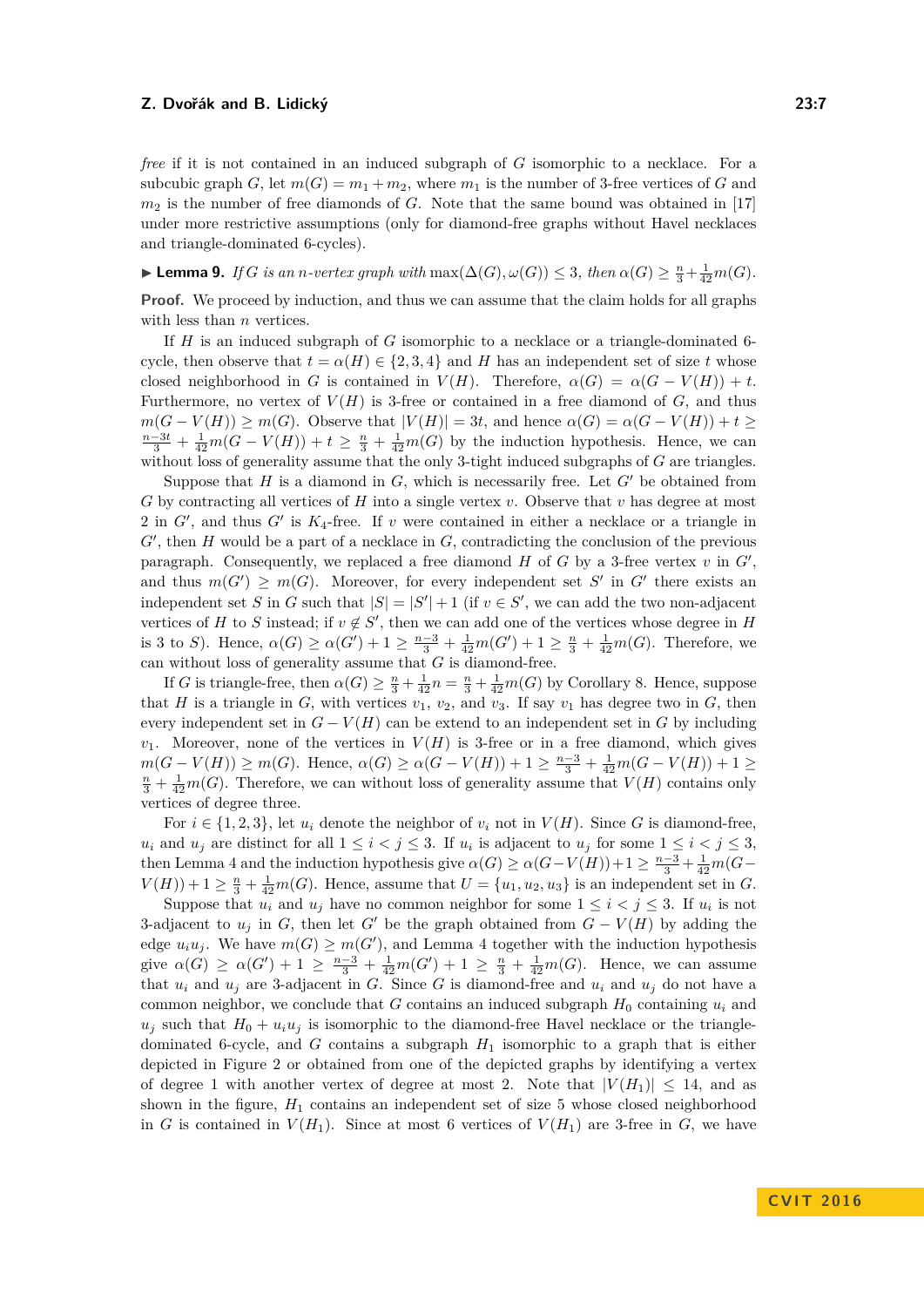<span id="page-7-0"></span>

**Figure 2** Subgraphs arising from a Havel necklace or a triangle-dominated 6-cycle.

<span id="page-7-1"></span>

**Figure 3** Cases in Lemma [9.](#page-6-0)

 $m(G - V(H_1)) \geq m(G) - 6$ . Together with the induction hypothesis, we obtain  $\alpha(G) \geq$  $\alpha(G - V(H_1)) + 5 \geq \frac{n-14}{3} + \frac{1}{42}m(G - V(H_1)) + 5 \geq \frac{n+1}{3} + \frac{1}{42}(m(G) - 6) > \frac{n}{3} + \frac{1}{42}m(G).$ 

Therefore, we can assume that  $u_i$  and  $u_j$  have a common neighbor for all  $1 \leq i \leq j \leq 3$ . There are two cases—either these common neighbors are pairwise different, or there exists a common neighbor of all vertices of *U*. We first consider the case that there exists a vertex  $x$  adjacent to  $u_1$ ,  $u_2$ , and  $u_3$ . We distinguish two subcases.

- The first subcase is that either one of vertices of *U* has degree two (see Figure [3\(](#page-7-1)a)),  $\blacksquare$ or two vertices of *U* have a common neighbor distinct from *x* (see Figure [3\(](#page-7-1)b)), and consequently  $|N_G[U]| \leq 9$ . If  $|N_G[U]| \leq 8$ , then let  $Z = N_G[U]$ . If  $|N_G[U]| = 9$ , then let  $Z = N_G[U] \setminus \{y\}$ , where *y* is a vertex of  $N_G[U] \setminus (V(H) \cup U)$  with only one neighbor in *U*. Note that  $|Z| \leq 8$  and at most 5 vertices of *Z* are 3-free in *G*, and thus  $m(G - Z) \geq$  $m(G) - 5$ . Furthermore, observe that  $G[Z]$  contains an independent set  $U'$  of size 3 such that  $N_G[U'] \subseteq Z$ . Hence,  $\alpha(G) \ge \alpha(G') + 3 \ge \frac{n-8}{3} + \frac{1}{42}(m(G) - 5) + 3 > \frac{n}{3} + \frac{1}{42}m(G)$ .
- The second subcase is that  $|N_G[U]| = 10$ , and thus the vertices of *U* have pairwise distinct  $\mathbf{r}$ neighbors not contained in  $V(H) \cup \{x\}$ . For  $1 \leq i \leq 3$ , let  $y_i$  denote the neighbor of  $u_i$ distinct from  $v_i$  and  $x$ , see Figure [3\(](#page-7-1)c). Let  $G'$  be the graph obtained from  $G$  by removing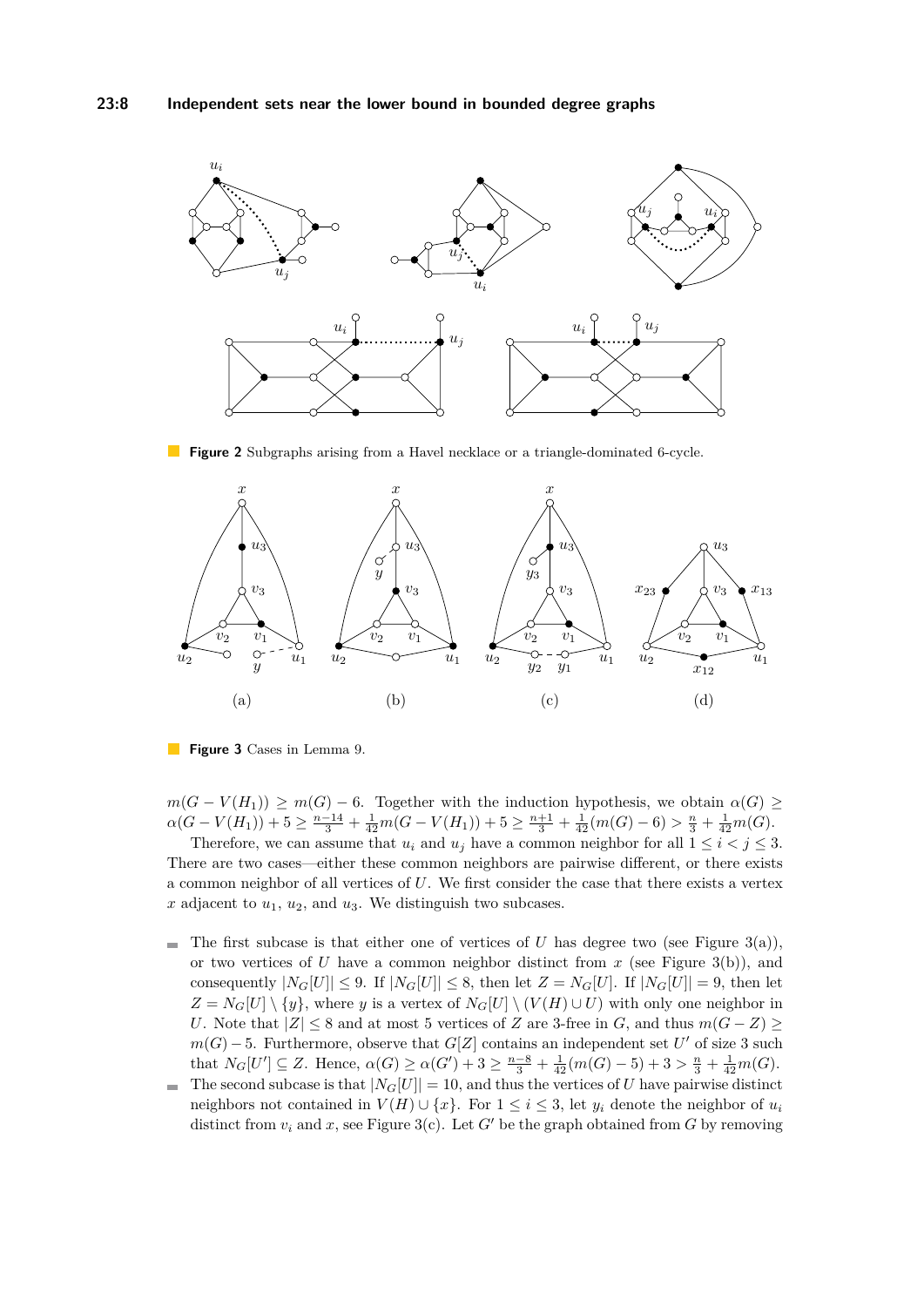the 8 vertices of  $Y = V(H) \cup U \cup \{x, y_3\}$  and adding the edge  $y_1 y_2$  if it is not already present (since  $G$  is diamond-free, this does not create  $K_4$ ). All vertices of  $G'$  that are 3-free in  $G$  are also 3-free in  $G'$ , unless they belong to a triangle, a necklace, or a triangledominated 6-cycle containing the edge *y*1*y*2. Note that at most one necklace or triangledominated 6-cycle  $Q$  of  $G'$  contains the edge  $y_1y_2$  (only the 6-vertex diamond necklace can intersect another necklace, and this situation cannot arise since *G* is diamond-free). Furthermore, all but at most 9 vertices of *V* (*Q*) are contained in a triangle in *G*, and at most 5 vertices of *Y* are 3-free in *G*. Consequently  $m(G') \ge m(G) - 14$ . Consider any independent set *S* of *G*<sup> $\prime$ </sup>. Since  $y_1y_2 \in E(G')$ , we can by symmetry assume that  $y_2 \notin S$ . Hence,  $S \cup \{v_1, u_2, u_3\}$  is an independent set in *G*. By the induction hypothesis, this gives  $\alpha(G) \ge \alpha(G') + 3 \ge \frac{n-8}{3} + \frac{1}{42}m(G') + 3 \ge \frac{n+1}{3} + \frac{1}{42}(m(G) - 14) = \frac{n}{3} + \frac{1}{42}m(G)$ .

Secondly, let us consider the case that there is no common neighbor of all vertices of *U*. For  $1 \leq i \leq j \leq 3$ , let  $x_{ij}$  denote a common neighbor of  $u_i$  and  $u_j$ , and observe that  $x_{12}, x_{13}$ , and *x*<sup>23</sup> are three distinct vertices. Since *G* does not contain a Havel necklace as an induced subgraph, the set  $\{x_{12}, x_{13}, x_{23}\}$  is independent in *G*. Let *G*<sup>*'*</sup> be obtained from  $G - N_G[V(H)]$ by identifying  $x_{12}$ ,  $x_{13}$ , and  $x_{23}$  into a new vertex *x*. Since *G* does not contain a triangledominated 6-cycle,  $G'$  is  $K_4$ -free. All vertices of  $G'$  that are 3-free in  $G$  are also 3-free in G', unless they belong to a triangle, a necklace, or a triangle-dominated 6-cycle containing x. Since *G* is diamond-free, x is contained in at most one such subgraph of  $G'$ , and at most 8 vertices of this subgraph other than *x* are 3-free in *G*. We have  $|V(G)| - |V(G')| = 8$ , but the vertices of *H* are not 3-free in *G*. Consequently,  $m(G') \ge m(G) - 14$ . Let *S* be an independent set in *G*<sup> $\prime$ </sup>. If  $x \in S$  then  $(S \setminus x) \cup \{x_{12}, x_{13}, x_{23}, v_1\}$  is an independent set of *G*, see Figure [3\(](#page-7-1)d). If  $x \notin S$  then  $S \cup \{u_1, u_2, u_3\}$  is an independent set of *G*. This gives  $\alpha(G) \ge \alpha(G') + 3 \ge \frac{n-8}{3} + \frac{1}{42}m(G') + 3 \ge \frac{n+1}{3} + \frac{1}{42}(m(G) - 14) = \frac{n}{3} + \frac{1}{42}m(G).$  $\blacktriangleleft$ 

# <span id="page-8-1"></span>**3 Proofs of the main results**

We need the following corollary of the list-coloring version of Brook's theorem [\[5,](#page-12-14) [13\]](#page-12-15).

<span id="page-8-2"></span>▶ **Lemma 10** ([\[5,](#page-12-14) [13\]](#page-12-15)). Let L be a list assignment for a graph *G* such that  $|L(v)| > deg(v)$ *for every*  $v \in V(G)$ *. If G is not L*-colorable, then *G* contains a clique or an odd cycle K *such that all but at most one vertex of K have lists of size*  $\delta(K) = \Delta(K)$ *.* 

A set  $Z \subseteq V(G)$  is  $\Delta$ -free if either  $\Delta > 3$  and all vertices of *Z* are  $\Delta$ -free, or  $\Delta = 3$ and *Z* can be partitioned so that each part either induces a free diamond or contains only 3-free vertices. We say that *G* is *K*∆*-partitioned* if there exists a partition of the vertices of *G* such that each part induces a clique of size ∆. We say that a subset *Z* of vertices of *G* is  $\Delta$ *-profitably nibbled* if there exists a partition  $Z_1, \ldots, Z_r$  of  $Z$  such that for  $a = 1, \ldots, r$ , the set  $Z_a$  is  $\Delta$ -profitable in  $G - \bigcup_{i=1}^{a-1} Z_i$  and  $|Z_a| \le \max(\Delta + 3, 10)$ .

We are now ready to prove our main decomposition result.

<span id="page-8-0"></span>**► Lemma 11.** *There exists an algorithm with time complexity*  $O(\Delta^2 n)$  *that, given as an input an integer*  $\Delta \geq 3$  *and an n*-vertex graph *G* with  $max(\Delta(G), \omega(G)) \leq \Delta$ , returns a *partition of vertices of G to sets A, B, C, and D, such that*

- $G[A]$  *is*  $\Delta$ -tightly partitioned,
- $G[B]$  *is*  $K_{\Delta}$ -partitioned and  $|B| \leq 3\Delta(|C| + |D|)$ ,
- $\blacksquare$  *C is*  $\Delta$ -profitably nibbled,
- $\blacksquare$  *D* is  $\Delta$ -free in  $G C$ *, and*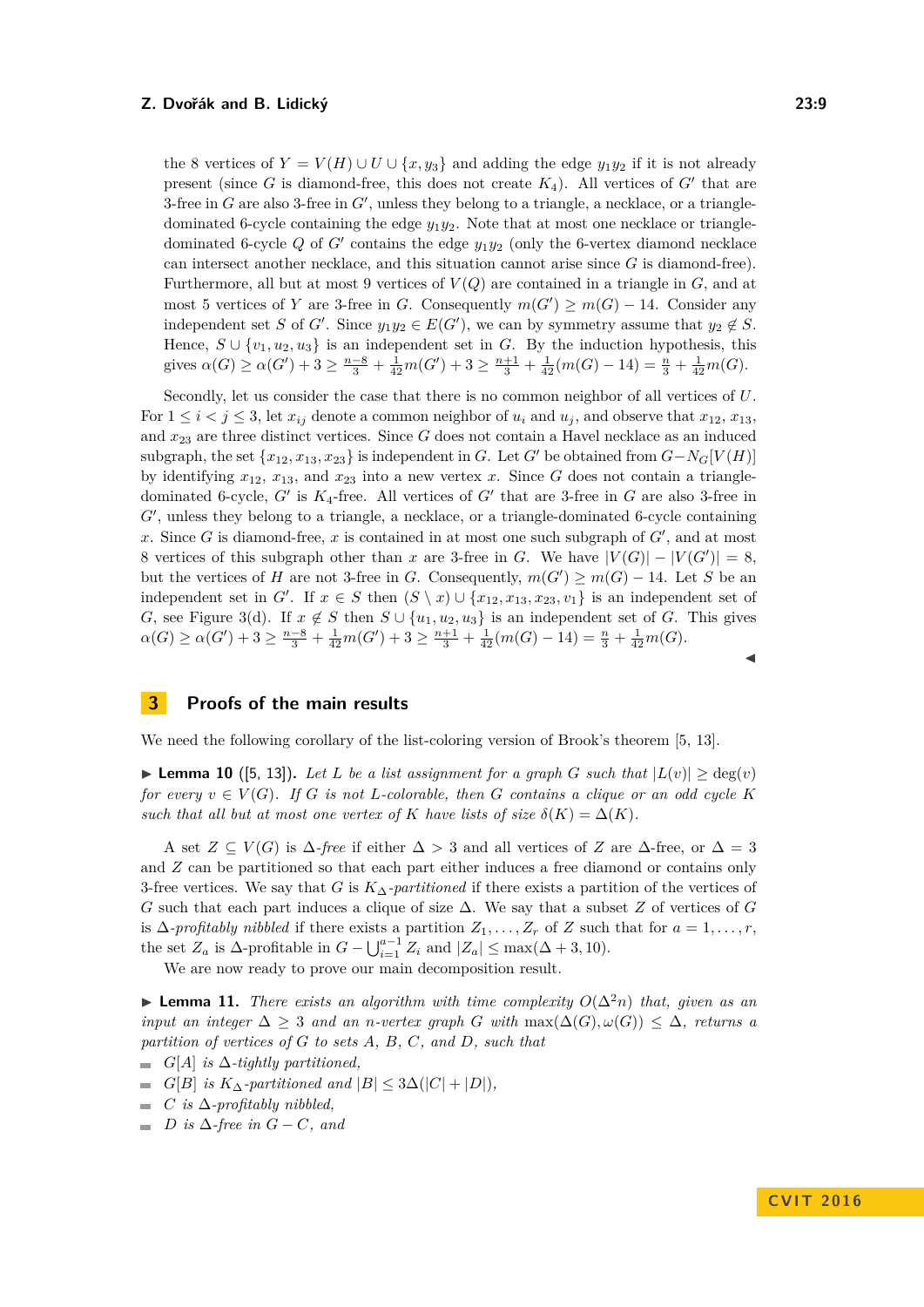<span id="page-9-0"></span>

**Figure 4** Set *Y* for  $\Delta = 3$  in Lemma [11.](#page-8-0)  $\mathbb{R}^n$ 

 $\alpha(G) = \alpha(G[B \cup C \cup D]) + |A|/\Delta$ .  $\blacksquare$ 

**Proof.** See Figures [5](#page-10-0) and [6](#page-10-1) for an illustration of the sets that we construct. Each of the following steps can be easily done in time  $O(\Delta^2 n)$ :

- Initialize  $C = \emptyset$ , and while there exists a set  $Y \subseteq V(G) \setminus C$  such that  $G[Y]$  is isomorphic to
	- $\therefore$  if  $\Delta$  > 4, the clique on  $\Delta$  + 1 vertices minus one edge, or
	- $\text{ }$  if  $\Delta = 3$ , two diamond necklaces that share an edge or a diamond necklace sharing and edge with a triangle, (see Figure [4\)](#page-9-0)

add  $N_{G-G}[Y]$  to  $C$  (note that  $|N_{G-G}[Y]| \le \max(\Delta+3, 10)$  and  $N_{G-G}[Y]$  is  $\Delta$ -profitable in *C*).

- If  $\Delta \leq 5$ , find all connected components of *G* − *C* of size at most  $4\Delta$  that are  $\Delta$ -tight,  $\sim$ and let  $A_0$  be the union of their sets of vertices; otherwise, let  $A_0 = \emptyset$ .
- If  $\Delta = 4$ , find all subgraphs of  $G (C \cup A_0)$  isomorphic to an extended clique (all these  $\mathcal{L}_{\mathcal{A}}$ subgraphs are necessarily vertex-disjoint, and vertex-disjoint from all cliques of size 4 not fully contained in the subgraph), and let  $A_1$  be the union of their sets of vertices; otherwise, let  $A_1 = \emptyset$ .
- $\blacksquare$  If  $\Delta = 3$ , find all subgraphs of *G*−(*C*∪*A*<sub>0</sub>) isomorphic to a necklace (all these subgraphs are necessarily vertex-disjoint and vertex-disjoint from all triangles not fully contained in the subgraph, by the choice of  $C$ ), and let  $A_2$  be the union of their sets of vertices; otherwise, let  $A_2 = \emptyset$ .
- Let *D* be the set of vertices of  $G (A_0 \cup A_1 \cup A_2 \cup C)$  that
	- $\therefore$  if  $\Delta \geq 4$  are not contained in cliques of size  $\Delta$ , and
	- $\blacksquare$  if  $\Delta = 3$  are not contained in cliques of size  $\Delta$  or are contained in diamonds.
	- Let  $A'_3 = V(G) \setminus (A_0 \cup A_1 \cup A_2 \cup C \cup D)$ .

Note that since  $\Delta(G) \leq \Delta$ , the choice of *C* and *D* ensures that any two cliques of size  $\Delta$ in  $G[A_3']$  are vertex-disjoint, and thus  $A_3'$  is  $K_{\Delta}$ -partitioned. Next, perform the following procedure: initialize  $B = \emptyset$ , and as long as there exists a clique *K* of size  $\Delta$  in  $G[A_3']$  such that at least  $\Delta - 1$  vertices of *K* have neighbors in  $B \cup C \cup D$ , remove  $V(K)$  from  $A'_{3}$  and add it to  $B$ ; let  $A_3$  denote the set obtained from  $A'_3$  by performing this procedure. Note that each step of the procedure decreases the number of edges between  $A'_3$  and  $B\cup C\cup D$ by at least  $\Delta - 2$ , and the number of edges going out of  $|C \cup D|$  is at most  $\Delta(|C| + |D|)$ , and thus  $|B| \le \frac{\Delta^2}{\Delta - 2}(|C| + |D|) \le 3\Delta(|C| + |D|).$ 

Let  $A = A_0 \cup A_1 \cup A_2 \cup A_3$ . Each  $\Delta$ -tight graph *H* satisfies  $\alpha(H) = |V(H)|/\Delta$ , and since *A* is  $\Delta$ -tightly partitioned, clearly  $\alpha(G[A]) \le |A|/\Delta$ . It follows that  $\alpha(G) \le \alpha(G[B \cup$  $C \cup D$ ]) +  $|A|/\Delta$ .

Conversely, consider any independent set *S* in  $G[B\cup C\cup D]$ . Let *L* be the assignment of lists to vertices of *A* defined by  $L(v) = \{1, \ldots, \Delta\}$  if *v* has no neighbor in  $B \cup C \cup D$  and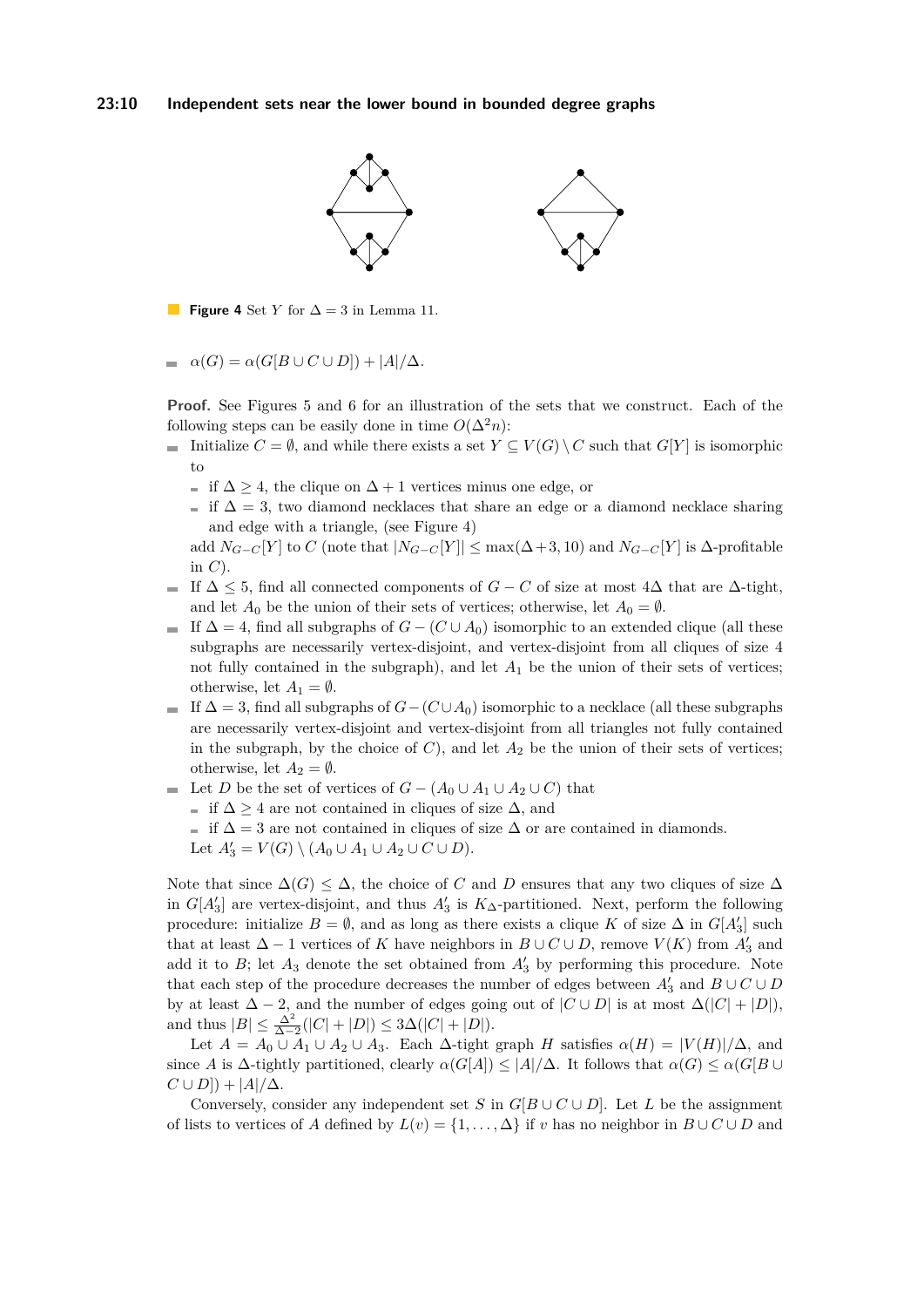<span id="page-10-0"></span>

**Figure 5** Partition of *G* in Lemma [11](#page-8-0) for  $\Delta = 4$ .

<span id="page-10-1"></span>

**Figure 6** Partition of *G* in Lemma [11](#page-8-0) for  $\Delta = 3$ .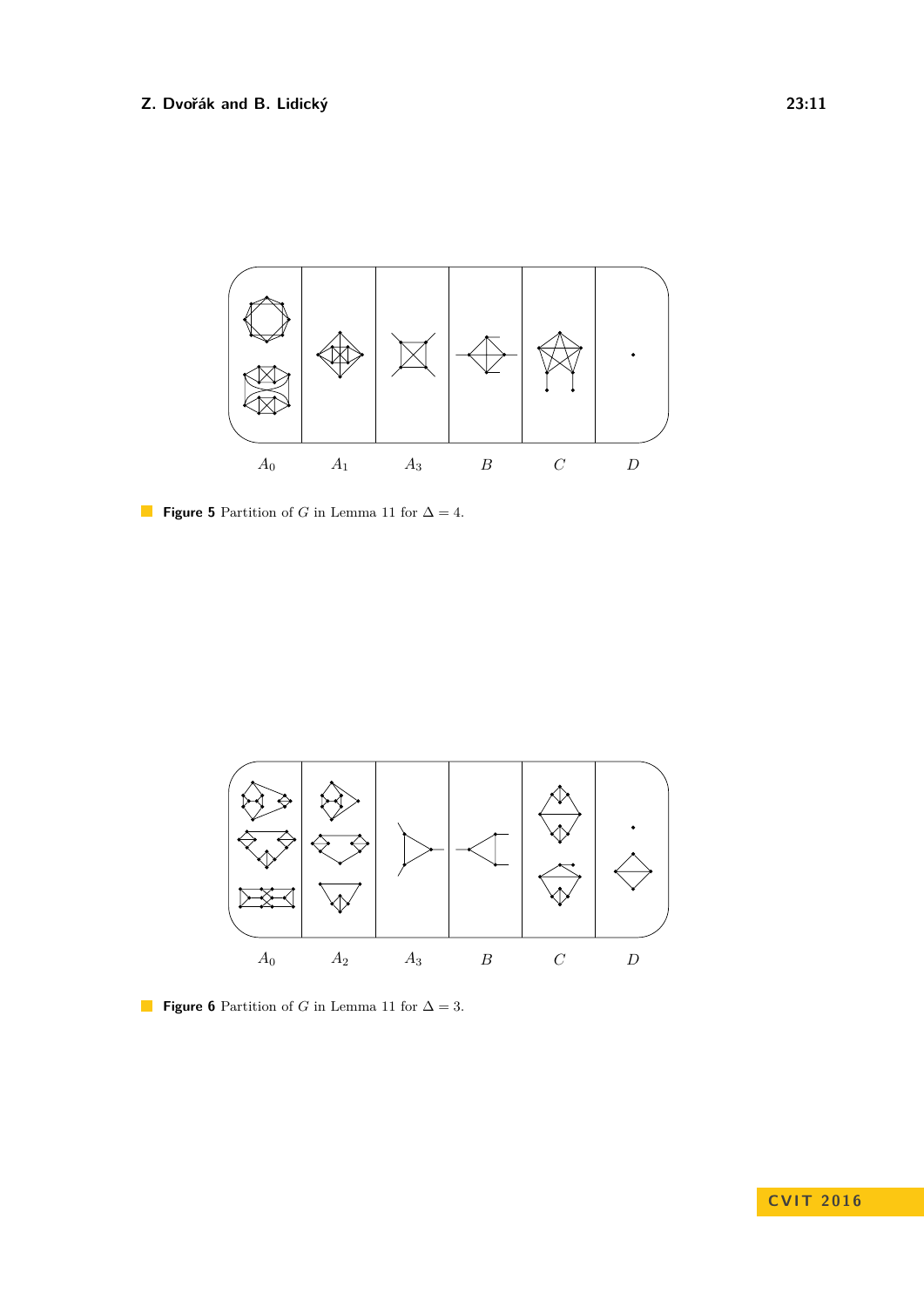#### **23:12 Independent sets near the lower bound in bounded degree graphs**

 $L(v) = \{2, \ldots, \Delta\}$  otherwise. Note that *G[A]* contains no clique *K* of size  $\Delta$  such that all but at most one vertex of *K* have lists of size  $\Delta - 1$ , as otherwise we would have moved *K* to *B*. Furthermore, if  $\Delta = 3$ , *G*[*A*] contains no odd cycle of length at least 5 with all but one vertices having list of size 2, as otherwise *G*[*A*] would not be 3-tightly partitioned. Hence, Lemma [10](#page-8-2) implies that *G*[*A*] is *L*-colorable. Each ∆-tight subgraph *H* of *G*[*A*] satisfies  $\alpha(H) \leq |V(H)|/\Delta$ , and since we are using exactly  $\Delta$  colors, *H* contains  $|V(H)|/\Delta$ vertices of each color. Since *A* is  $\Delta$ -tightly partitioned, the set *S*<sup>'</sup> of vertices of color 1 has size  $|A|/\Delta$ . Hence,  $S \cup S'$  is an independent set in *G* of size  $|S| + |A|/\Delta$ . Therefore,  $\alpha(G) = \alpha(G[B \cup C \cup D]) + |A|/\Delta.$ 

Next, we show that if *G* does not contain independent set much larger than the lower bound  $n/\Delta$ , then the sets *C* and *D* (and thus also *B*) are small.

<span id="page-11-0"></span>**► Lemma 12.** Let  $\Delta > 3$  be an integer and  $k > 0$  a rational number, let G be an *n*-vertex *graph with*  $\max(\Delta(G), \omega(G)) \leq \Delta$ , and let A, B, C, D be a partition of  $V(G)$  as in Lemma [11.](#page-8-0)  $I$ *f*  $|C| + |D| \geq 34\Delta^2 k$ *, then*  $\alpha(G) \geq n/\Delta + k$  *and we can in time*  $O(\Delta^2 n)$  *find an induced subgraph*  $G_0$  *of*  $G$  *with*  $n_0 \leq 34\Delta^2[k]$  *vertices such that*  $\alpha(G_0) \geq n_0/\Delta + k$ *.* 

**Proof.** Let  $C_1, \ldots, C_r$  be a partition of  $C$  showing that  $C$  is  $\Delta$ -profitably nibbled. For  $a = 1, \ldots, r + 1$  let  $G_a = G - \bigcup_{i=1}^{a-1} C_i$ . For  $1 \le a \le r$ , we have  $|C_a| \le \Delta + 7$  and  $\Delta \cdot (\alpha(G_a) - \alpha(G_{a+1})) \geq |C_a| + 1.$ 

Since  $\Delta \geq 3$ , we have  $|C_a| \leq \Delta + 7 \leq 34\Delta$ . Hence  $|C| \leq r34\Delta$ . Moreover,  $\Delta \cdot (\alpha(G) - \Delta)$  $\alpha(G-C)$ ) ≥  $|C|+r$ , and thus by Lemmas [7](#page-4-0) and [9,](#page-6-0)

$$
\alpha(G) \ge \frac{|C| + r}{\Delta} + \alpha(G - C) \ge \frac{|C| + r}{\Delta} + \frac{n - |C|}{\Delta} + \frac{|D|}{34\Delta^2}
$$

$$
= \frac{n}{\Delta} + \frac{r}{\Delta} + \frac{1}{34|D|\Delta^2} = \frac{n}{\Delta} + \frac{r34\Delta}{34\Delta^2} + \frac{|D|}{34\Delta^2}
$$

$$
\ge \frac{n}{\Delta} + \frac{|C| + |D|}{34\Delta^2} \ge n/\Delta + k.
$$

.

The graph  $G_0$  can be defined as  $G_0 = G[C_1 \cup \ldots \cup C_{\lceil \Delta k \rceil}]$  if  $r \geq \Delta k$ , and as  $G_0 = G[C \cup D_0]$ for a set  $D_0 \subseteq D$  of size  $\lceil 34\Delta^2 k \rceil - |C|$  otherwise. This can be computed in  $O(\Delta^2 n)$  since the partition of  $V(G)$  to  $A, B, C, D$  can be computed in  $O(\Delta^2 n)$  by Lemma [11.](#page-8-0)

Finally, we are ready to prove the results stated in the introduction.

**Proof of Theorem [1.](#page-2-0)** Compute the partition  $A, B, C, D$  of  $V(G)$  as in Lemma [11.](#page-8-0) By Lemma [12,](#page-11-0)  $|C| + |D| < 34\Delta^2 k$ , and since  $G[A \cup B]$  is  $\Delta$ -tightly partitioned, we can set  $X = C \cup D$ .

**Proof of Corollary [2.](#page-2-1)** Compute the partition *A, B, C, D* of *V* (*G*) as in Lemma [11,](#page-8-0) let

$$
k = \frac{|C| + |D|}{34\Delta^2},
$$

and return that  $\alpha(G) - n/\Delta > k$ . That this is a true statement follows from Lemma [12.](#page-11-0)

On the other hand, since  $G[A \cup B]$  is  $\Delta$ -tightly partitioned,  $\alpha(G) \leq \alpha(G[C \cup D]) + (|A| +$  $|B|$ )/ $\Delta \leq |C \cup D| + n/\Delta$ , and thus  $\alpha(G) - n/\Delta \leq |C \cup D| = 34\Delta^2 k$ . Hence, the algorithm approximates  $\alpha(G) - n/\Delta$  up to the factor 34 $\Delta^2$ . . John Stein Stein Stein Stein Stein Stein Stein Stein Stein Stein Stein Stein Stein Stein Stein Stein Stein S<br>Die Stein Stein Stein Stein Stein Stein Stein Stein Stein Stein Stein Stein Stein Stein Stein Stein Stein Stei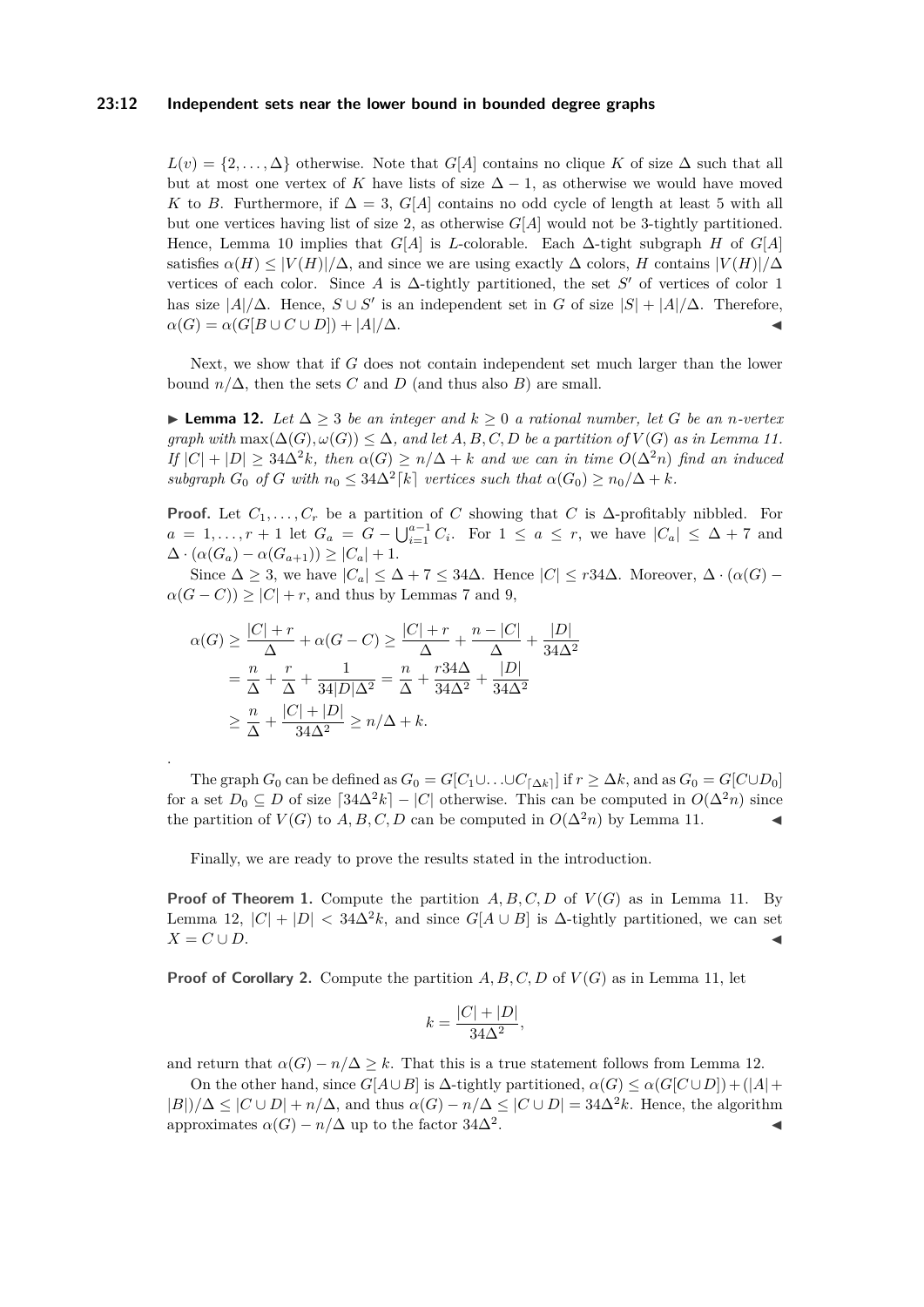**Proof of Corollary [3.](#page-3-1)** Compute the partition *A, B, C, D* of  $V(G)$  as in Lemma [11.](#page-8-0) If  $|C|$  +  $|D|$  ≥ 34 $\Delta^2 k$ , then return the induced subgraph  $G_0$  obtained in Lemma [12.](#page-11-0) If  $|C|$  +  $|D|$  <  $34\Delta^2k$ , then  $|B|$  <  $3\Delta(|C| + |D|)$  <  $102\Delta^3k$  by the statement of Lemma [12,](#page-11-0) and  $|B\cup C\cup D|$  < 114 $\Delta^{3}k$ . By Lemma [11,](#page-8-0) the graph  $G_0 = G[B\cup C\cup D]$  satisfies  $\alpha(G_0) - n_0/\Delta =$  $\alpha(G) - n/\Delta$ .

# **Acknowledgements**

We would like to thank Andrea Munaro, who found an error in a previous version of this paper.

#### **References**

- <span id="page-12-1"></span>**1** M. Albertson, B. Bollobás, and S. Tucker. The independence ratio and the maximum degree of a graph. *Congr. Numer.*, 17:43–50, 1976.
- <span id="page-12-8"></span>**2** K. Appel and W. Haken. Every planar map is four colorable, Part I: discharging. *Illinois J. of Math.*, 21:429–490, 1977.
- <span id="page-12-9"></span>**3** K. Appel, W. Haken, and J. Koch. Every planar map is four colorable, Part II: reducibility. *Illinois J. of Math.*, 21:491–567, 1977.
- <span id="page-12-10"></span>**4** Hans L. Bodlaender, Erik Demaine, Michael R. Fellows, Jiong Guo, Danny Hermelin, Daniel Lokshtanov, Moritz Müller, Venkatesh Raman, Johan van Rooij, and Frances A. Rosamond. Open problems in parameterized and exact computation. Technical Report UU-CS-2008-017, Utrecht University, 2008.
- <span id="page-12-14"></span>**5** Oleg V Borodin. Criterion of chromaticity of a degree prescription. In *IV All-Union Conf. on Theoretical Cybernetics (Novosibirsk)*, pages 127–128, 1977.
- <span id="page-12-0"></span>**6** Rowland Leonard Brooks. On colouring the nodes of a network. In *Mathematical Proceedings of the Cambridge Philosophical Society*, volume 37, pages 194–197. Cambridge Univ Press, 1941.
- <span id="page-12-7"></span>**7** Marek Cygan, Fedor V Fomin, Łukasz Kowalik, Daniel Lokshtanov, Dániel Marx, Marcin Pilipczuk, Michał Pilipczuk, and Saket Saurabh. *Parameterized Algorithms*, volume 4. Springer, 2015.
- <span id="page-12-6"></span>**8** Rodney G Downey and Michael Ralph Fellows. *Parameterized complexity*. Springer Science & Business Media, 2012.
- <span id="page-12-12"></span>**9** Zdeněk Dvořák and Matthias Mnich. Large independent sets in triangle-free planar graphs. In *Algorithms-ESA 2014*, pages 346–357. Springer, 2014.
- <span id="page-12-13"></span>**10** Zdeněk Dvořák and Matthias Mnich. Large independent sets in triangle-free planar graphs. *arXiv e-prints*, 1311.2749v2, 2014.
- <span id="page-12-3"></span>**11** Zdenek Dvořák, Jean-Sébastien Sereni, and Jan Volec. Subcubic triangle-free graphs have fractional chromatic number at most 14/5. *Journal of the London Mathematical Society*, 89:641–662, 2014.
- <span id="page-12-4"></span>**12** Katherine Edwards and Andrew D. King. Bounding the fractional chromatic number of *kδ*-free graphs. *SIAM J. Discrete Math.*, 27(2):1184–1208, 2013.
- <span id="page-12-15"></span>**13** P. Erdős, A. L. Rubin, and H. Taylor. Choosability in graphs. *Congr. Numer.*, 26:125–157, 1980.
- <span id="page-12-5"></span>**14** Simeon Fajtlowicz. On the size of independent sets in graphs. *Congr. Numer*, 21:269–274, 1978.
- <span id="page-12-11"></span>**15** Michael R. Fellows, Jiong Guo, Dániel Marx, and Saket Saurabh. Data Reduction and Problem Kernels (Dagstuhl Seminar 12241). *Dagstuhl Reports*, 2(6):26–50, 2012.
- <span id="page-12-2"></span>**16** C. Heckman and R. Thomas. A new proof of the independence ratio of triangle-free cubic graphs. *Discrete Math.*, 233:233–237, 2001.